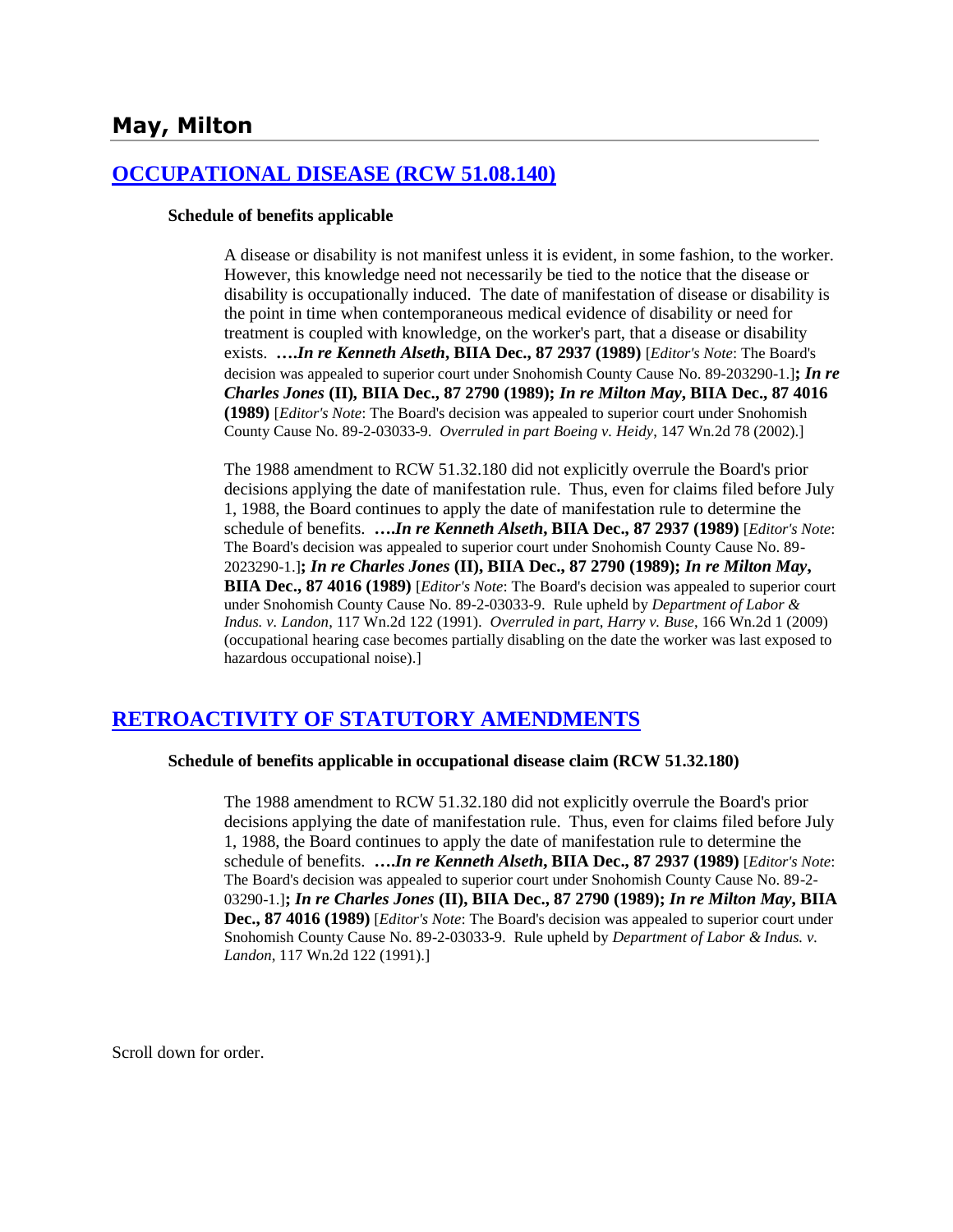## **BEFORE THE BOARD OF INDUSTRIAL INSURANCE APPEALS STATE OF WASHINGTON**

**)**

**IN RE: MILTON L. MAY ) DOCKET NO. 87 4016**

**CLAIM NO. K-368205 ) DECISION AND ORDER**

APPEARANCES:

Claimant, Milton L. May, by William H. Taylor

Self-Insured Employer, Weyerhaeuser Company, by Deena Pease and Richard Lewis, Claims Representatives, and by Roberts, Reinisch & Klor, P.C., per Steven R. Reinisch

Department of Labor and Industries, by The Attorney General, per Ann Silvernale and Lisa A. Vincler, Assistants, and Laurel Anderson, Paralegal

This is an appeal filed by the claimant, Milton L. May, on October 9, 1987 from an order of the Department of Labor and Industries dated September 1, 1987. The order adhered to the provisions of an order dated July 6, 1987 which closed the claim with a permanent partial disability award equal to 23.13% of complete loss of hearing in both ears, **REVERSED AND REMANDED**.

# **DECISION**

Pursuant to RCW 51.52.104 and RCW 51.52.106, this matter is before the Board for review and decision on a timely Petition for Review filed by the Department of Labor and Industries to a Proposed Decision and Order issued on September 9, 1988 in which the order of the Department dated September 1, 1987 was reversed and the claim was remanded with directions to pay the permanent partial disability award in accordance with the schedule of benefits in effect from March 23, 1979 to June 30, 1986, and thereupon close the claim.

The Board has reviewed the evidentiary rulings in the record of proceedings and finds that no prejudicial error was committed and said rulings are hereby affirmed.

The claimant, Milton May, has been employed by the Weyerhaeuser Company since 1953 and has sustained an occupational hearing loss during the course of that employment. The sole issue on appeal is whether the schedule of benefits in effect as of July 1, 1971 or the schedule in effect as of June 1986 applies to this claim. The Weyerhaeuser Company was insured with the state fund through December 31, 1971 and has been self-insured thereafter.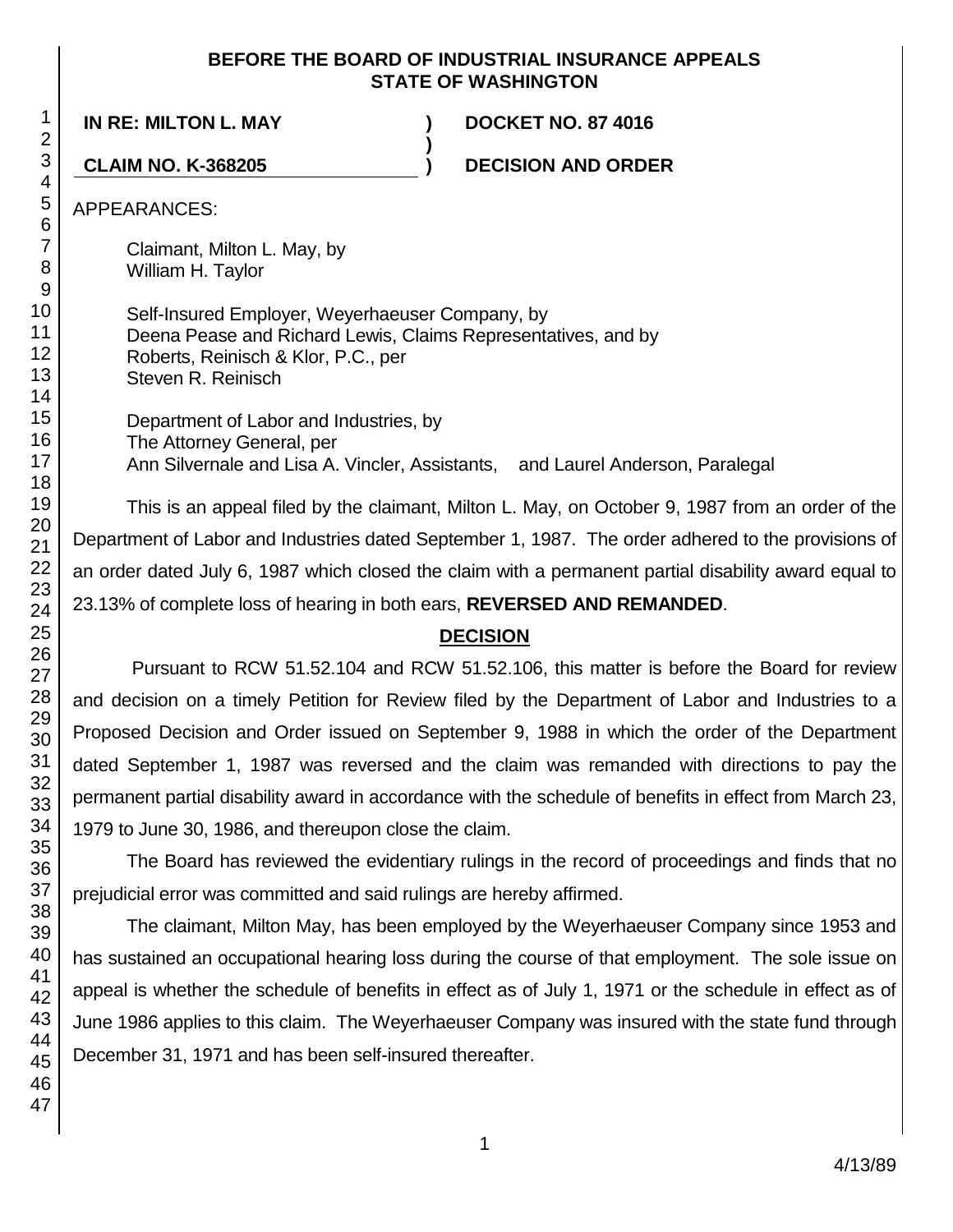During the course of hearings and depositions the parties to this appeal have agreed that the extent of Mr. May's disability caused by hearing loss was correctly assessed in the Department order which is the subject of this appeal as equal to 23.13% binaural hearing loss and that compensation for that disability is the responsibility of the state fund and not the self-insured employer. This leaves, as the sole issue presented by this appeal, the question of which schedule of benefits shall be applicable to the payment of Mr. May's permanent partial disability award. The Department paid the permanent partial disability in accordance with the schedule of benefits which was in effect until March 22, 1979, however, Mr. May contends that the appropriate schedule was the one in effect as of June of 1986.

At the outset we address the Department's contention that the unappealed Department order of June 30, 1987 constitutes a res judicata determination that Mr. May's last injurious exposure to noise at Weyerhaeuser occurred prior to January 1, 1972 when Weyerhaeuser became self-insured. That order stated:

> WHEREAS, this claim was filed for occupational disease of the above date and assigned self-insured claim number S784406, and

> WHEREAS, it is determined that this claim is the responsibility of the State Fund and has been assigned a new claim number, K368205;

> THEREFORE IT IS ORDERED, that all further correspondence and action will be concerned with claim K368205 under the jurisdiction of the State Fund.

The June 30, 1987 order did not explicitly advise Mr. May that the Department had determined he was last exposed to injurious noise levels at Weyerhaeuser prior to January 1, 1972. Nor did that order advise Mr. May that the lower July 1971 through March 1979 schedule of benefits would apply to his permanent partial disability award, which was awarded pursuant to a subsequent order of July 6, 1987. Thus, the only issue which was finally determined by the unappealed Department order of June 30, 1987 was that the state fund, not the self-insured employer, was responsible for the claim. See, King v. Department of Labor and Industries, 12 Wn. App. 1 (1974).

A majority of this Board has, on at least two occasions, determined that the appropriate schedule of benefits is the schedule of benefits in effect at the time of manifestation of disability. In re Robert A. Wilcox, BIIA Dec., 69,954 (1986) and In re Otto Weil, Dec'd, BIIA Dec., 86 2814 (1987). In Wilcox we abandoned the rule tying the schedule of benefits to last injurious exposure in favor of a rule which based the determination of the appropriate schedule on manifestation of disability. Our position was further delineated in Weil where we affirmed our determination that the date of

1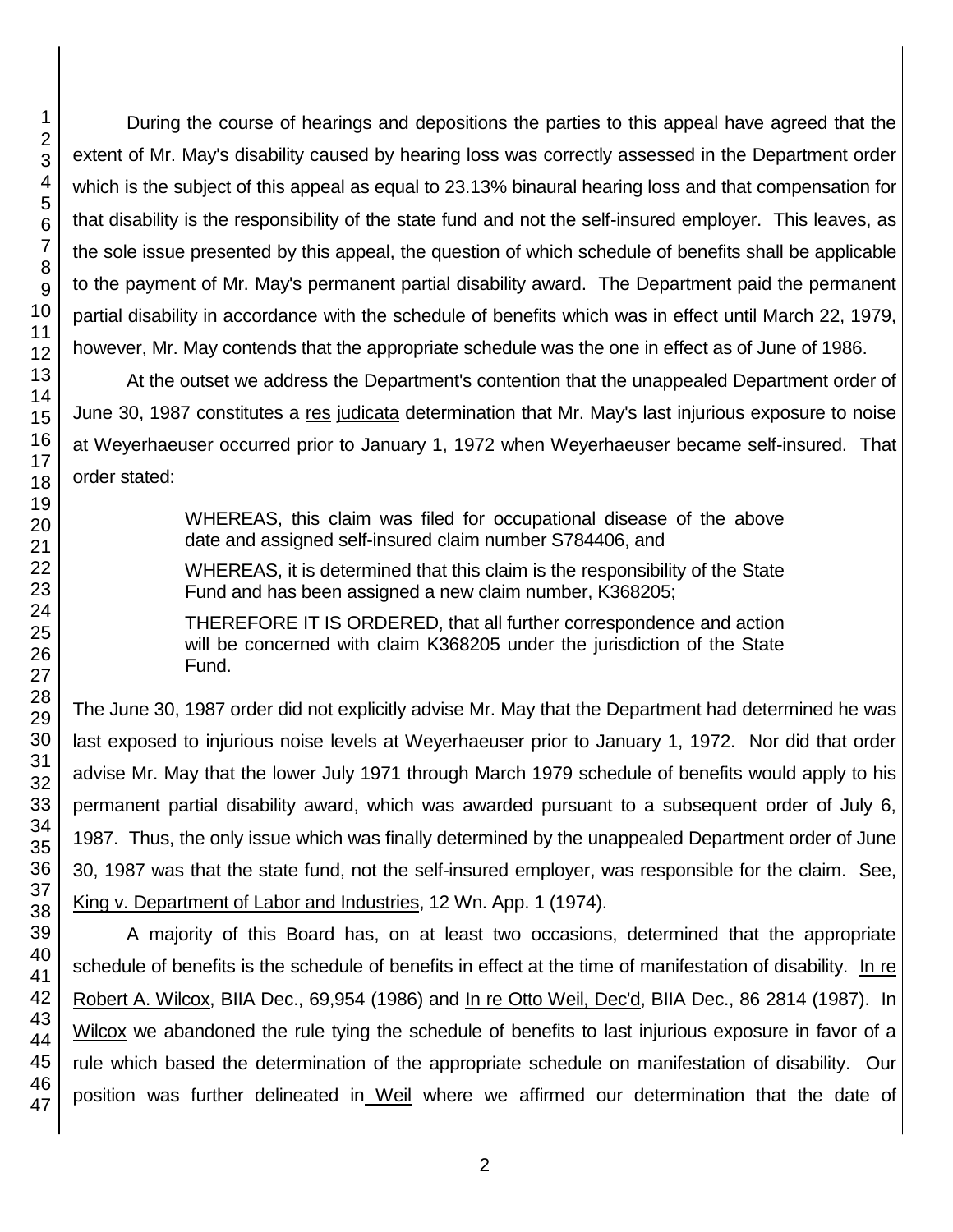manifestation of disability would determine the appropriate schedule of benefits in claims involving occupational disease.

In 1988, as a part of the Department of Labor and Industries' agency request legislation, the Legislature amended RCW 51.32.180 as follows:

> Every worker who suffers disability from an occupational disease in the course of employment under the mandatory or elective adoption provisions of this title, or his or her family and dependents in case of death of the worker from such disease or infection, shall receive the same compensation benefits and medical, surgical and hospital care and treatment as would be paid and provided for a worker injured or killed in employment under this title((PROVIDED, HOWEVER, That)) , except as follows: (a) This section and RCW 51.16.040 shall not apply where the last exposure to the hazards of the disease or infection occurred prior to January 1, 1937; and (b) for claims filed on or after July 1, 1988, the rate of compensation for occupational diseases shall be established as of the date the disease requires medical treatment or becomes totally or partially disabling, whichever occurs first, and without regard to the date of the contraction of the disease or the date of filing the claim.

This amendment became effective June 8, 1988.

Pursuant to this legislative amendment, the Department promulgated a new regulation, WAC

296-14-350, effective July 24, 1988, which reads as follows:

CLAIM ALLOWANCE AND WAGE DETERMINATION IN OCCUPATIONAL DISEASE CASES. (1) The liable insurer in occupational disease cases is the insurer on risk at the time of the last injurious exposure to the injurious substance or hazard of disease which gave rise to the claim for compensation.

(2) The compensation schedules and wage base for claims filed prior to July 1, 1988, shall be determined according to the schedule in effect and the wage paid, if wage based schedules apply, at the time of the last injurious exposure to the substance or hazard giving rise to the claim for compensation.

(3) The compensation schedules and wage base for claims filed on or after July 1, 1988, shall be determined as follows:

(a) If the worker was employed at the time the disease required medical treatment or became totally or partially disabling, whichever occurred first, compensation shall be based on the monthly wage paid on that date regardless of whether the worker is employed in the industry that gave rise to the disease or in an unrelated industry.

(b) If the worker was not employed, for causes other than voluntary retirement, at the time the disease required medical treatment or became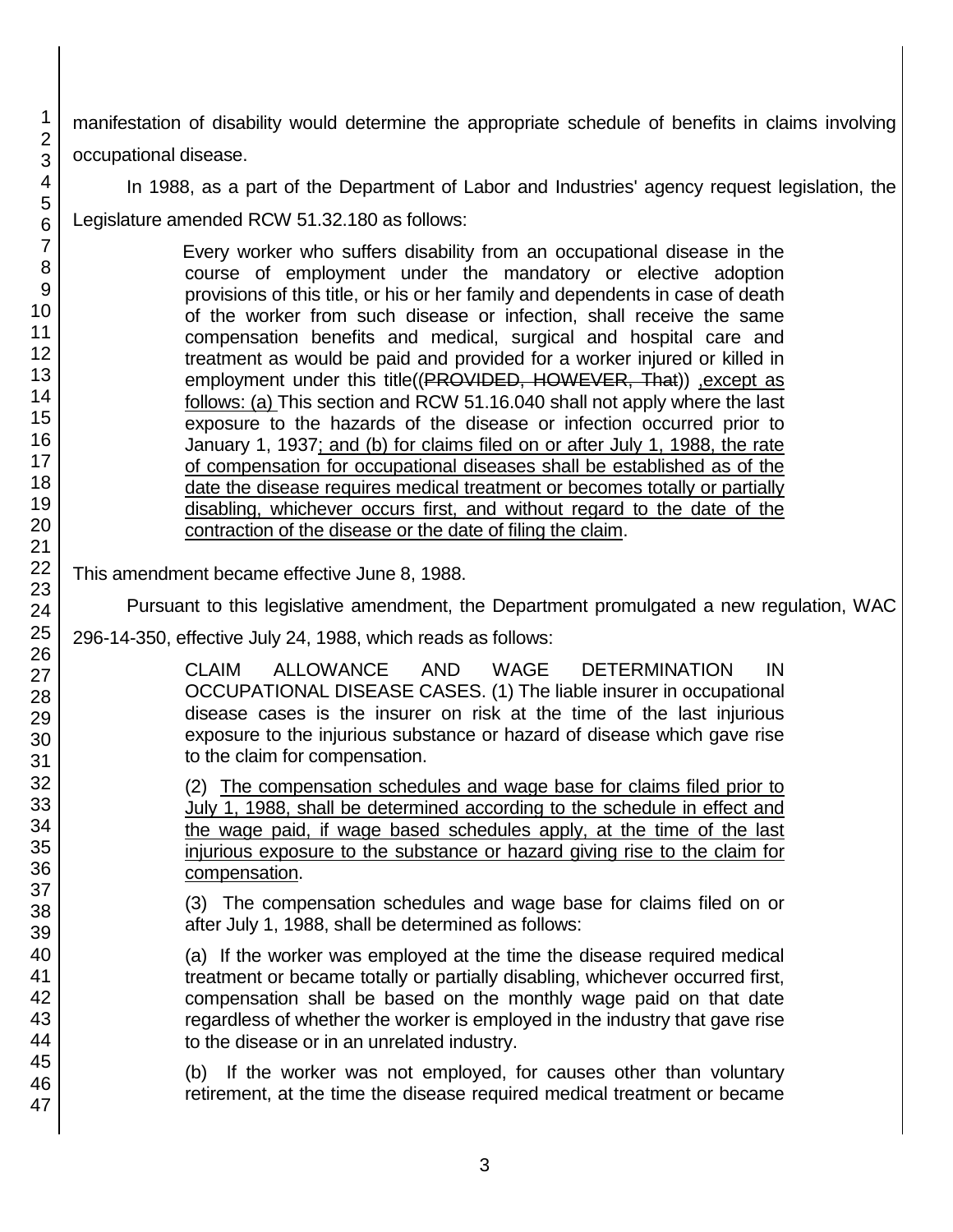totally or partially disabling, whichever occurred first, compensation shall be based upon the last monthly wage paid.

(c) Benefits shall be paid in accordance with the schedules in effect at the time the disease required medical treatment or became totally or partially disabling, whichever occurred first, without regard to the date of the contraction of the disease or the date of filing the claim.

(Emphasis added).

We do not believe that the 1988 legislative changes to RCW51.32.180 reflect a legislative intent that the date of manifestation rule articulated by the Board majority in Wilcox and Weil should not apply to claims filed prior to July 1, 1988. The Wilcox decision was identified as a significant decision of the Board in our original publication of Significant Decisions, which became available in June 1987. We assume that the Legislature, which had directed us to publish our significant decisions, (See RCW 51.52.160), was fully aware that the Board majority had abandoned the date of last injurious exposure rule in favor of a date of manifestation rule. We believe that the1988 amendments evidence legislative agreement with the Board's determination of the issues presented in the Wilcox case.

The Department's WAC goes beyond the legislation by stating:

(2) The compensation schedules and wage base for claims filed prior to July 1, 1988, shall be determined according to the schedule in effect and the wage paid, if wage based schedules apply, at the time of the last injurious exposure to the substance or hazard giving rise to the claim for compensation.

The Legislature itself in no way indicated that, for claims filed prior to July 1, 1988, a different rule should apply. Since the Legislature did not explicitly overrule the Board majority's interpretation of the statute as it read prior to 1988, we must assume that the Legislature acquiesced in such statutory construction. Thus, we conclude that the 1988 Legislature merely clarified what it meant by the date of manifestation by defining it as "the date the disease requires medical treatment or becomes totally or partially disabling, whichever occurs first...." The 1988 amendments do not specifically preclude application of the date of manifestation rule, as enunciated in the prior Decisions and Orders of Wilcox and Weil, to claims filed prior to July 1, 1988.

In so concluding, we are mindful of the legislative mandate that "[t]his title shall be liberally construed for the purpose of reducing to a minimum the suffering and economic loss arising from injuries and/or death occurring in the course of employment." RCW 51.12.010. Without an explicit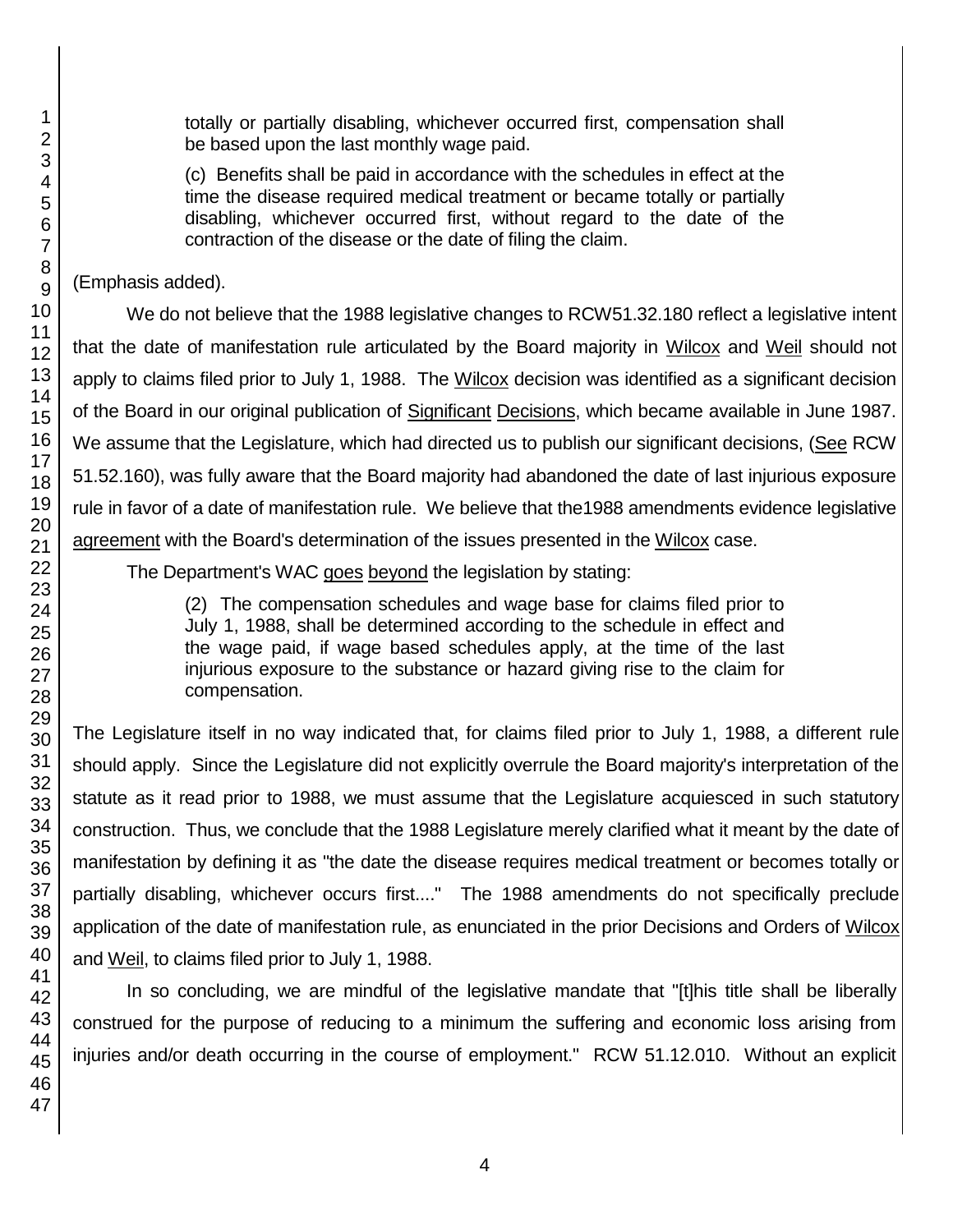statement from the Legislature that the date of manifestation rule does not apply to claims filed prior to July 1, 1988, we cannot make such an inference from the 1988 amendments.

We now turn to the facts of this particular appeal. Mr. May saw Dr. Thomas C. Smersh, a Board certified otolaryngologist, on June 9, 1986. Dr. Smersh referred Mr. May to the Northwest Speech and Hearing Center for the performance of audiometric testing. As a result of that testing in June of 1986, Dr. Smersh concluded that Mr. May suffered from binaural hearing loss equal to 23.17 (sic)%. (Since the parties concur that the correct award is 23.13% binaural hearing loss, we will not address this very minor, apparent discrepancy.)

Dr. Smersh was the first doctor to advise Mr. May that he had sustained an occupationally related hearing loss. Additionally, Mr. May was first provided with hearing aids after he saw Dr. Smersh in 1986. Although it is clear from the record that audiograms had been administered to Mr. May on numerous occasions, only the percentage interpretation of the one audiogram performed in June 1986 is set forth in the record. It is apparent that the June 1986 audiogram must have served as the basis for the Department's determination of the extent of Mr. May's permanent disability. There is absolutely no evidence in the record as to any percentage extent of binaural hearing loss which existed in prior year.

The record made by the litigants in this appeal is indeed puzzling. The Department has conceded that the State Fund must bear responsibility for the 23.13% binaural hearing loss which was manifested by the June 1986 audiogram, long after the employer became self-insured. However, absent any evidence establishing an earlier date of manifestation for Mr. May's 23.13% binaural hearing loss, we are obliged to find that that disability manifested itself in June 1986, as evidenced by the audiometric testing performed at that time. Thus the schedule of benefits in effect in June 1986 applies to Mr. May's 23.13% binaural hearing loss permanent partial disability award.

After careful consideration of the Proposed Decision and Order, the Department's Petition for Review filed thereto, and a review of the entire record before us, we are persuaded that the Proposed Decision and Order is supported by a preponderance of the evidence, and is correct as a matter of law.

# **FINDINGS OF FACT**

1. On October 15, 1984 the Department of Labor and Industries received a report of accident from the claimant, Milton L. May, alleging that he sustained a hearing loss on or near November 5, 1971, as the result of exposure to noise during the course of his employment with the

1

5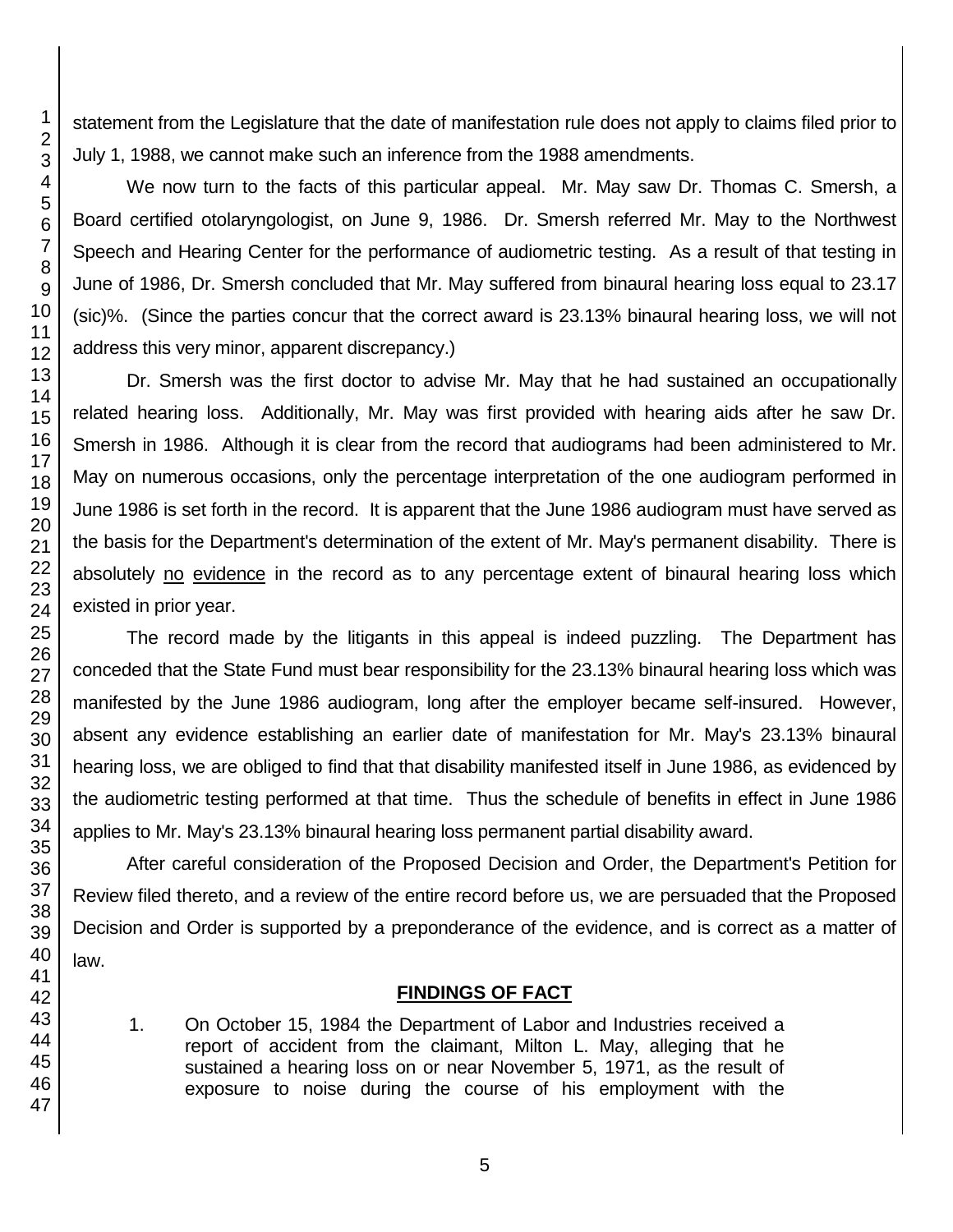Weyerhaeuser Company. Two claim numbers, K-368205 and S-784406, were assigned to this claim.

On September 19, 1986, the Department issued an order under Claim No. S-784406 closing the claim with a permanent partial disability award equal to 23.125% of the complete loss of hearing in both ears sustained while in the employ of the Weyerhaeuser Company, a self-insured employer. On September 26, 1986, the Weyerhaeuser Company, filed a protest and request for reconsideration from the Department order dated September 19, 1986. On February 11, 1987 the Department issued an order holding its order dated September 19, 1986 in abeyance.

On June 30, 1987 the Department issued an order in Claim No. K-368205 determining that the claim had been filed under Claim No. S-784406 but is the responsibility of the state fund and that all further correspondence and action will be under Claim No. K-368205 and under the jurisdiction of the state fund. On July 6, 1987 the Department issued an order closing the claim with a permanent partial disability award equal to 23.13% of complete loss of hearing in both ears. On August 25, 1987, the claimant filed a protest with the Department from the Department order dated July 6, 1987. On September 1, 1987 the Department issued an order adhering to the provisions of its order dated July 6, 1987.

On October 9, 1987, the claimant filed a notice of appeal with the Board of Industrial Insurance Appeals from the Department order dated September 1, 1987. On November 9, 1987 the Board issued an order granting the appeal, assigning Docket No. 87 4016 and directing that hearings be held on the issues raised by the appeal.

- 2. The claimant, Milton L. May, has been employed with the Weyerhaeuser Company since 1953. Until December 31, 1971, the Weyerhaeuser Company was insured with the state fund. Since January 1, 1972, the Weyerhaeuser Company has been self-insured.
- 3. The claimant suffered a hearing loss as a result of exposure to loud noise during the course of his employment with the Weyerhaeuser Company.
- 4. As a result of audiometric testing interpreted by a physician, it was determined in June, 1986, that Milton L. May, the claimant, had experienced an occupationally related permanent partial disability consisting of hearing loss equal to 23.13% of the complete loss of hearing in both ears.
- 5. The claimant's noise-induced occupationally related binaural hearing loss of 23.13% was first determined in June, 1986, and became manifest at that time.

# **CONCLUSIONS OF LAW**

1. The Board of Industrial Insurance Appeals has jurisdiction over the parties and subject matter to this appeal.

47

1